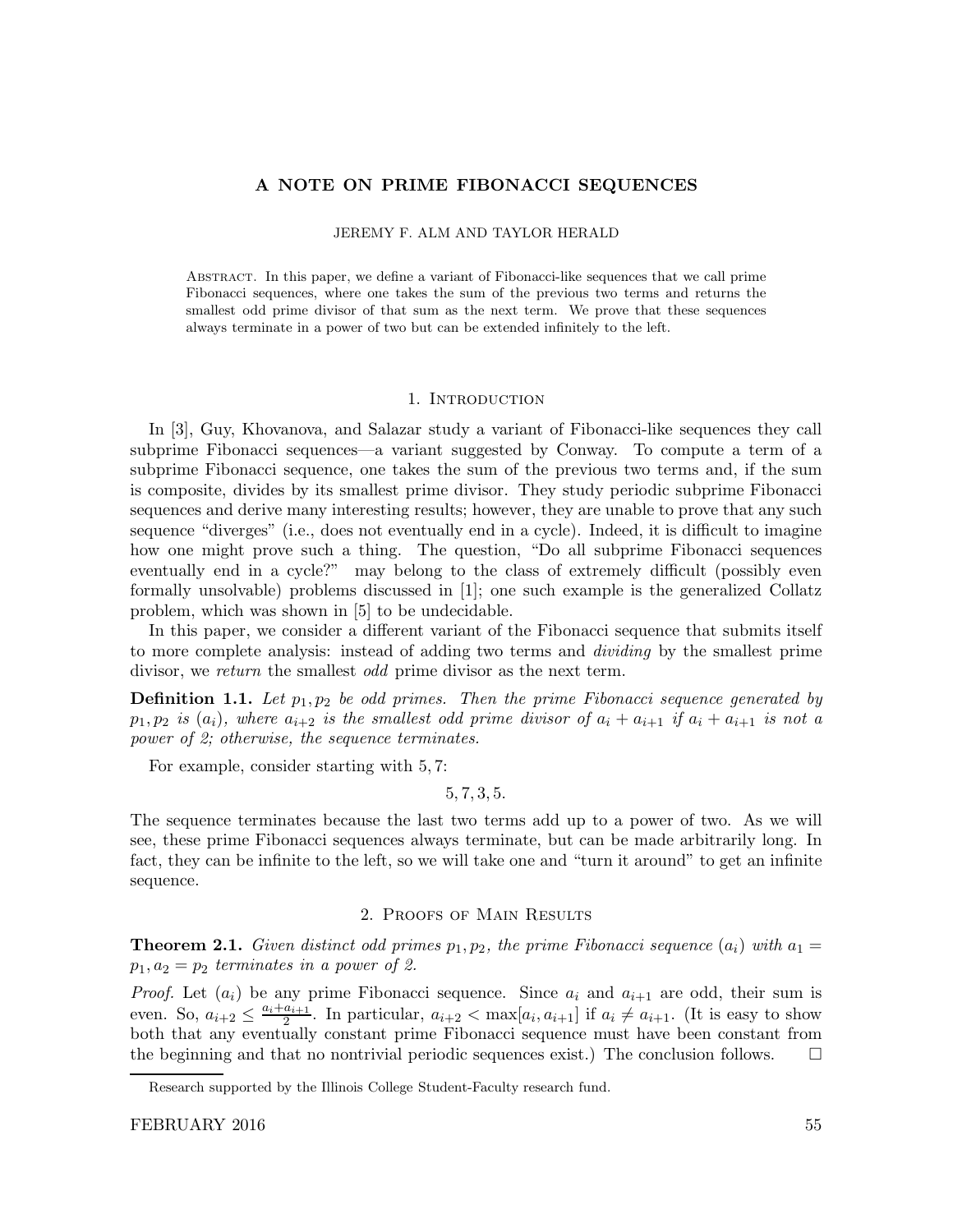### THE FIBONACCI QUARTERLY

**Theorem 2.2.** Given distinct odd primes  $p_1, p_2$ , we can always find an odd prime  $p_0$  so that  $p_2$  is the smallest odd prime dividing  $p_0 + p_1$ .

*Proof.* Let  $p_1, p_2$  be distinct odd primes. If  $p_2 | p_0 + p_1$ , then  $p_2 \cdot m = p_0 + p_1$  for some  $m \in \mathbb{Z}^+$ , and  $p_0 = p_2 \cdot m - p_1$ . Let

$$
2,3,5,\ldots,p',p_2
$$

be the list of primes up to  $p_2$ . Let  $Q = \prod_{2 < p \leq p_2} p$ , and consider the equivalences

$$
x \equiv 1 - p_1 \pmod{3} \tag{2.1}
$$

$$
x \equiv 1 - p_1 \pmod{5} \tag{2.2}
$$

$$
x \equiv 1 - p_1 \pmod{7} \tag{2.3}
$$

$$
\mathbb{E}[\mathcal{L}(\mathcal{L}(\mathcal{L}(\mathcal{L}(\mathcal{L}(\mathcal{L}(\mathcal{L}(\mathcal{L}(\mathcal{L}(\mathcal{L}(\mathcal{L}(\mathcal{L}(\mathcal{L}(\mathcal{L}(\mathcal{L}(\mathcal{L}(\mathcal{L}(\mathcal{L}(\mathcal{L}(\mathcal{L}(\mathcal{L}(\mathcal{L}(\mathcal{L}(\mathcal{L}(\mathcal{L}(\mathcal{L}(\mathcal{L}(\mathcal{L}(\mathcal{L}(\mathcal{L}(\mathcal{L}(\mathcal{L}(\mathcal{L}(\mathcal{L}(\mathcal{L}(\mathcal{L}(\mathcal{L}(\mathcal{L}(\mathcal{L}(\mathcal{L}(\mathcal{L}(\mathcal{L}(\mathcal{L}(\mathcal{L}(\mathcal{L}(\mathcal{L}(\mathcal{L}(\mathcal{L}(\mathcal{L}(\mathcal{L}(\mathcal{L}(\mathcal{L}(\mathcal{L}(\mathcal{L}(\mathcal{L}(\mathcal{L}(\mathcal{L}(\mathcal{L}(\mathcal{L}(\mathcal{L}(\mathcal{L}(\mathcal{L}(\mathcal{L}(\mathcal{L}(\mathcal{L}(\mathcal{L}(\mathcal{L}(\mathcal{L}(\mathcal{L}(\mathcal{L}(\mathcal{L}(\mathcal{L}(\mathcal{L}(\mathcal{L}(\mathcal{L}(\mathcal{L}(\mathcal{L}(\mathcal{L}(\mathcal{L}(\mathcal{L}(\mathcal{L}(\mathcal{L}(\mathcal{L}(\mathcal{L}(\mathcal{L}(\mathcal{L}(\mathcal{L}(\mathcal{L}(\mathcal{L}(\mathcal{L}(\mathcal{L}(\mathcal{L}(\mathcal{L}(\mathcal{L}(\mathcal{L}(\mathcal{L}(\mathcal{L}(\mathcal{L}(\mathcal{L}(\mathcal{L}(\mathcal{L}(\mathcal{L}(\mathcal{L}(\mathcal{L}(\mathcal{L}(\mathcal{L}(\mathcal{L}(\mathcal{L}(\mathcal{L}(\mathcal{L}(\mathcal{L}(\mathcal{L}(\mathcal{L}(\mathcal{L}(\mathcal{L}(\mathcal{L}(\mathcal{L}(\mathcal{L}(\mathcal{L}(\mathcal{L}(\mathcal{L}(\mathcal{L}(\mathcal{L}(\mathcal{L}(\mathcal{L}(\mathcal{
$$

$$
x \equiv 1 - p_1 \pmod{p'}
$$
 (2.4)

$$
x \equiv -p_1 \pmod{p_2} \tag{2.5}
$$

By the Chinese Remainder Theorem, there is a unique solution to  $(2.1)-(2.5)$  modulo  $Q$ ; let a be this solution. Note that  $(a, Q) = 1$ . Then Dirichlet's Theorem on primes in arithmetic progressions (see [7] for a proof) tells us that the sequence

$$
a, a+Q, a+2Q, a+3Q, \dots
$$

contains infinitely many primes. Let  $p_0$  be the smallest of these. We verify that  $p_0$  has the desired properties.

Write  $p_0 = a + nQ$  for some  $n \in \mathbb{Z}$ , so

$$
p_0 + p_1 = a + nQ + p_1
$$
  
\n
$$
\equiv -p_1 + 0 + p_1 \pmod{p_2}
$$
  
\n
$$
= 0.
$$

Hence,  $p_2 | p_0 + p_1$ . Now let  $q < p_2$  be an odd prime. Again,

$$
p_0 + p_1 = a + nQ + p_1
$$
  
\n
$$
\equiv 1 - p_1 + 0 + p_1 \pmod{q}
$$
  
\n
$$
\equiv 1 \pmod{q}.
$$

Hence,  $q \nmid p_0 + p_1$ .

**Corollary 2.3.** For all positive integers  $k$ , there is a prime Fibonacci sequence of length at least k.

#### Corollary 2.4. Any prime Fibonacci sequence can be extended indefinitely to the left.

We can give a second proof of Corollary 2.3 using the celebrated Green-Tao Theorem [2] that for all  $n$  one can find  $n$  primes in arithmetic progression.

Alternate proof of Corollary 2.3. We construct a prime Fibonacci sequence of length  $k$ . By [2], there is an arithmetic progression  $p_0, p_1, \ldots, p_n$  of primes of length  $2^{k-2} + 1$  (so  $n = 2^{k-2}$ ). We let  $a_1 = p_0$  and  $a_2 = p_n$ . Notice that, because the  $p_i$ 's are in arithmetic progression,  $p_0 + p_n = 2p_{n/2}$ , so  $a_3 = p_{n/2}$ . Similarly,  $a_2 + a_3 = p_n + p_{n/2} = 2p_{3n/4}$ , so  $a_4 = p_{3n/4}$ . In each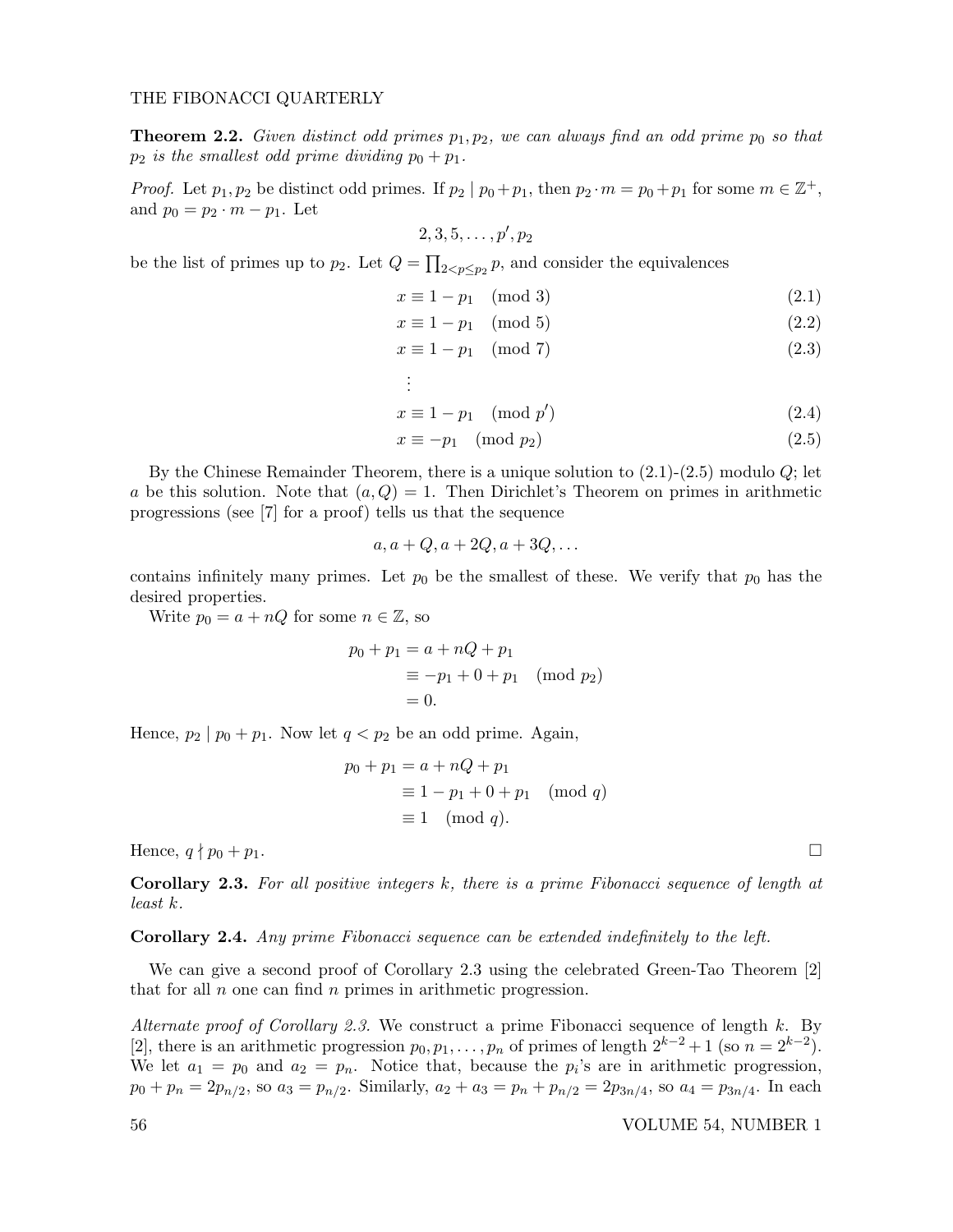case, once  $a_i = p_\alpha$  and  $a_{i+1} = p_\beta$  have been found,  $a_{i+2} = p_{(\alpha+\beta)/2}$ . The claim that  $a_1, \ldots, a_k$ is a prime Fibonacci sequence is equivalent to the claim that the sequence

$$
b_1 = 0, b_2 = 2^{k-2}
$$
, and  $b_{i+2} = \frac{b_i + b_{i+1}}{2}$ 

is an integer for  $i \leq k$ , which is easily verified by induction.

## 3. Reversed Prime Fibonacci Sequences

In light of Corollary 2.4, we make the following definition.

**Definition 3.1.** Let p,q be distinct odd primes. Then  $(a_i)$  is the reversed prime Fibonacci sequence generated by p, q if  $a_1 = p, a_2 = q$ , and for all  $i \geq 1$ ,  $a_{i+2}$  is the smallest odd prime with the following property:  $a_i$  is the smallest odd prime divisor of  $a_{i+1} + a_{i+2}$ .

Then we have the following result.

**Theorem 3.2.** Let  $(a_i)$  be an eventually monotonic reversed prime Fibonacci sequence. Then  $(a_i)$  has asymptotic density zero in the primes.

*Proof.* Let  $(a_i)$  be any (eventually) monotonic reversed prime Fibonacci sequence, and let  $(p_i)$  be the sequence of primes. Since  $a_i \mid (a_{i+1} + a_{i+2})$  and  $(a_i)$  is monotonic, we have  $2a_i < a_{i+1} + a_{i+2}$ . Since  $a_i$  is a divisor of  $a_{i+1} + a_{i+2}$ , we get the stronger inequality  $4a_i \leq$  $a_{i+1}+a_{i+2}$ . Then we have  $a_{i+2} \ge 4a_i-a_{i+1}$ . Consider a sequence  $(b_i)$  satisfying the recurrence  $b_{i+2} = 4b_i - b_{i+1}$ . This sequence has characteristic equation  $r^2 + r - 4 = 0$ , with positive root  $\alpha = \frac{1}{2}$  $\frac{1}{2}(\sqrt{17}-1) \approx 1.56$ . Certainly, we have  $a_n \gg b_n$ , no matter the initial conditions on either sequence, so  $a_n \gg \alpha^n$ . Note also that from [4] we have  $p_n \ll (1.2)^n$ . Combining these, we get

$$
\frac{p_n}{a_n} \ll \frac{1.2^n}{\alpha^n} < \frac{1.2^n}{1.5^n} \to 0.
$$

We do not know whether any reversed prime Fibonacci sequence is eventually monotonic. Getting good computational data is difficult, because although reversed prime Fibonacci sequences may not be monotonic, they still grow quite quickly. For instance, consider the sequence below beginning with 3, 5, for which we can compute 23 terms:

3, 5, 7, 3, 11, 7, 37, 19, 277, 331, 223, 439, 7, 406507, 67, 330515394367, 967, 10576492618777, 116041, 223724392248491824062507397, 3691561, 100105207373914057144918297314160710207525630111509317, 423951181 . . . .

(This is sequence number A255562 in OEIS [6].) The authors were able to compute the first 15 terms; the next eight were added in OEIS by Giovanni Resta.

Reversed prime Fibonacci sequences seem to exhibit oscillating behavior, as in the sequence below, which begins with 11, 19, and which alternates between increasing and decreasing:

11, 19, 3, 73, 5, 1163, 17, 2309, 3, 147773, 7, 2364361, 43, 75659509, 109, 605275963, 601.

Because  $a_{i+2}$   $\langle$  max $[a_i, a_{i+1}]$  in any prime Fibonacci sequence, if  $(b_i)$  is a reversed prime Fibonacci sequence that oscillates, then either  $(b_{2k})$  or  $(b_{2k+1})$  is increasing.

Conjecture 3.3. Every reversed prime Fibonacci sequence eventually oscillates.

FEBRUARY 2016 57

 $\Box$